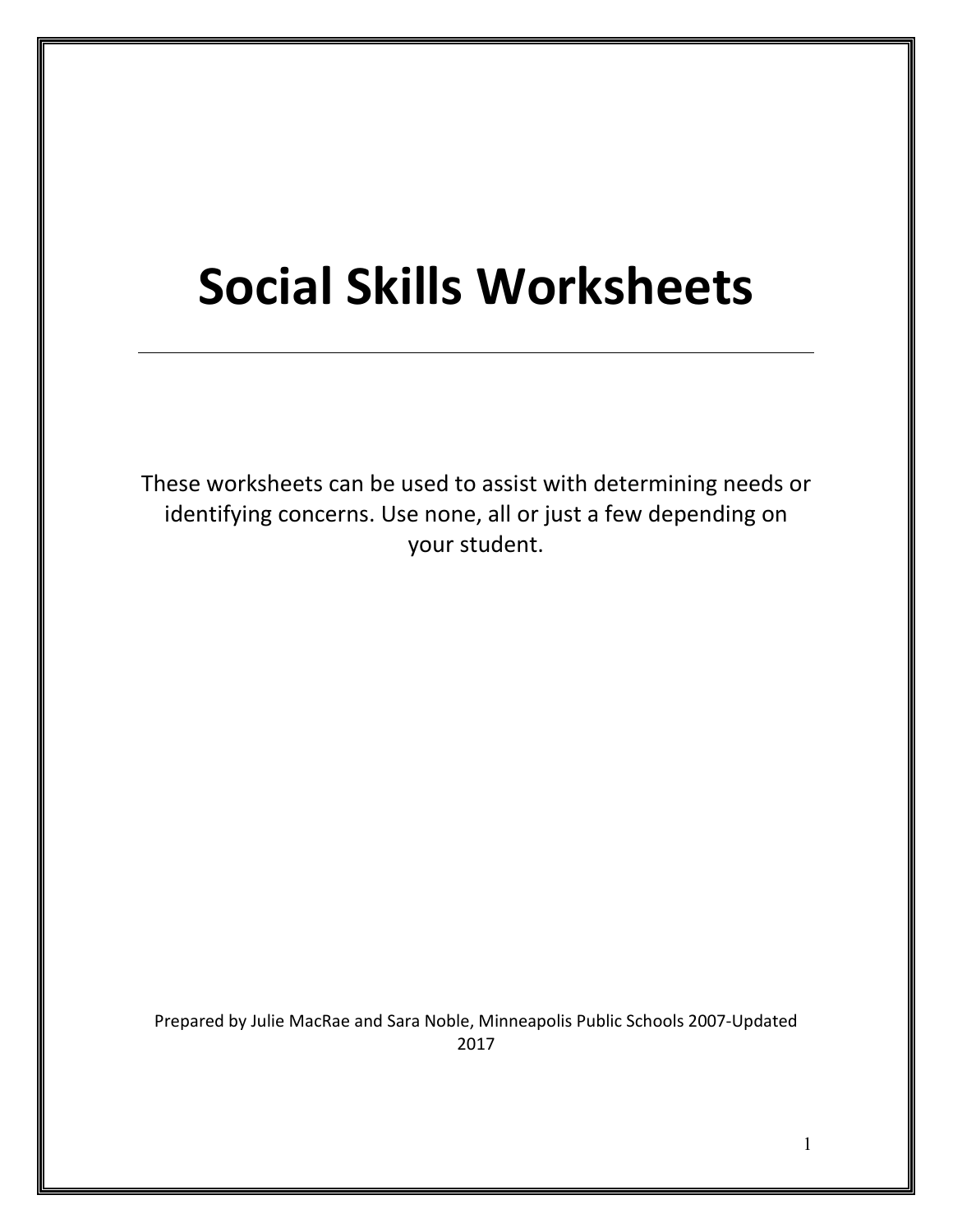## Table of Contents

| This sheet should be used by the teacher or professional to record observation3 |  |
|---------------------------------------------------------------------------------|--|
|                                                                                 |  |
|                                                                                 |  |
|                                                                                 |  |
|                                                                                 |  |
|                                                                                 |  |
|                                                                                 |  |
|                                                                                 |  |
|                                                                                 |  |
|                                                                                 |  |
|                                                                                 |  |
|                                                                                 |  |
|                                                                                 |  |
|                                                                                 |  |
|                                                                                 |  |
|                                                                                 |  |
|                                                                                 |  |
|                                                                                 |  |
|                                                                                 |  |
|                                                                                 |  |
|                                                                                 |  |
|                                                                                 |  |
|                                                                                 |  |
|                                                                                 |  |
|                                                                                 |  |
|                                                                                 |  |
|                                                                                 |  |
|                                                                                 |  |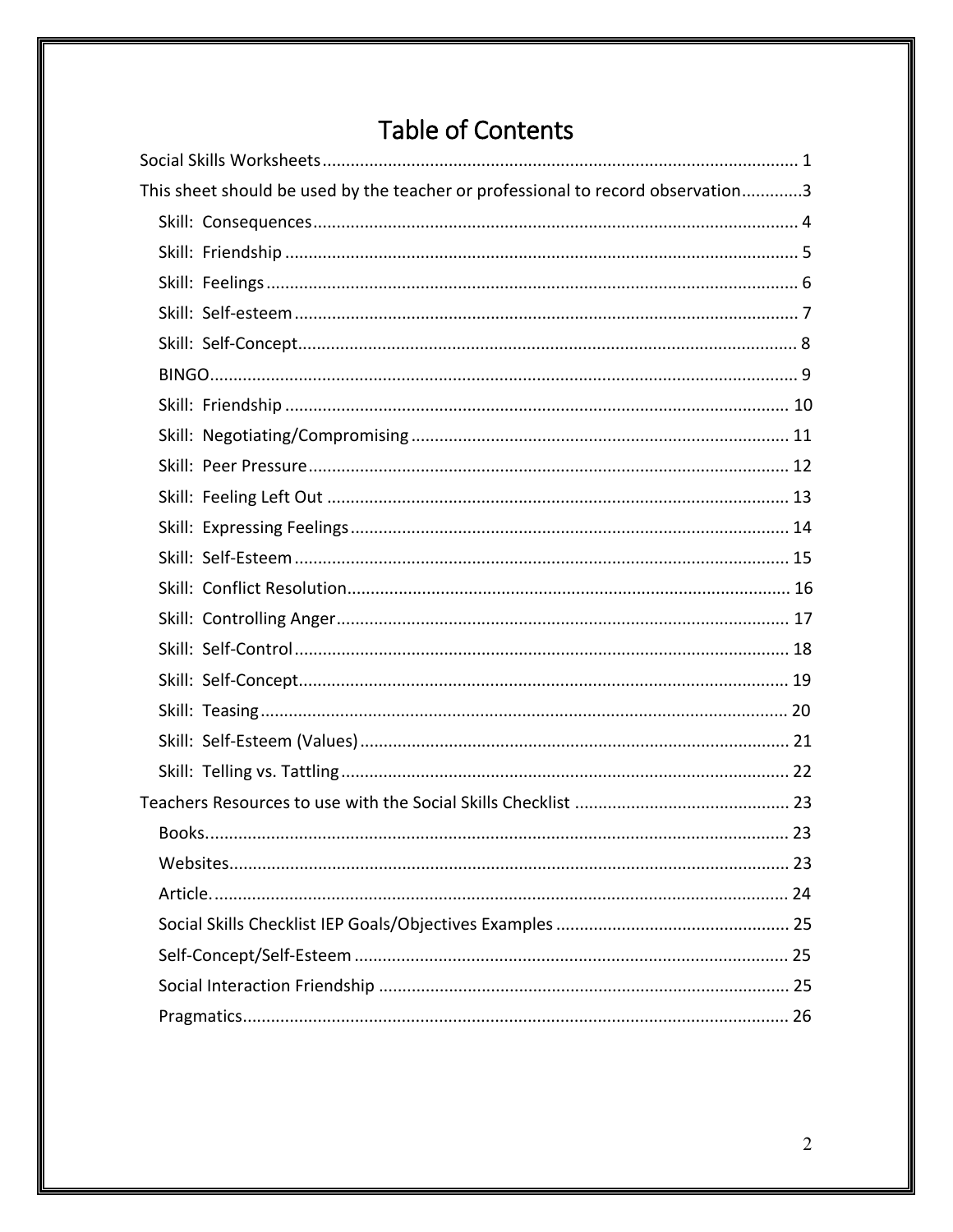## <span id="page-2-0"></span>**This sheet should be used by the teacher or professional to record observation**

| <b>Student</b> | Date |  |
|----------------|------|--|
|                |      |  |

Social Skill Concern:

Intervention (continues to observe, talk with student, complete worksheet or write goal and objective etc.)

Goal/Activity:

Objectives: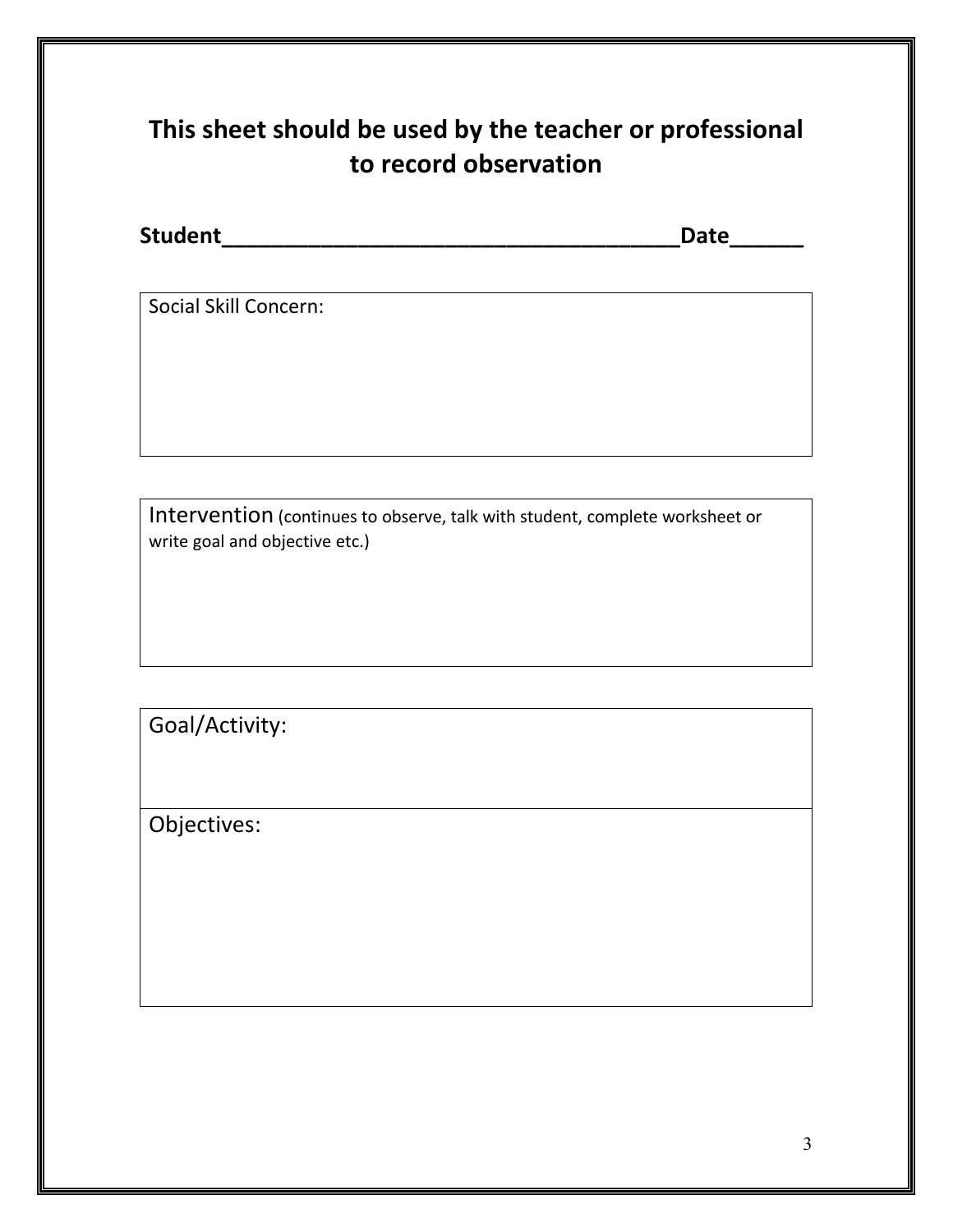## Social Skill Worksheet **Skill: Consequences**

<span id="page-3-0"></span>

| Student:_____________________________             | Grade: ________ Date: ____________ |
|---------------------------------------------------|------------------------------------|
| <b>BEHAVIOR</b>                                   | CONSEQUENCE                        |
| I am late for class.                              |                                    |
| I don't want to share.                            |                                    |
| I apologized when I hurt<br>my friend's feelings. |                                    |
| I blamed my sister for spilling.                  |                                    |
| I forgot to do my homework.                       |                                    |
| I asked the new girl to play<br>during recess.    |                                    |
| I borrowed my friend's radio and I broke it.      |                                    |
| I was running in the hall.                        |                                    |
| I complimented my friend's<br>handwriting.        |                                    |
| I walked away when someone<br>hit me.             |                                    |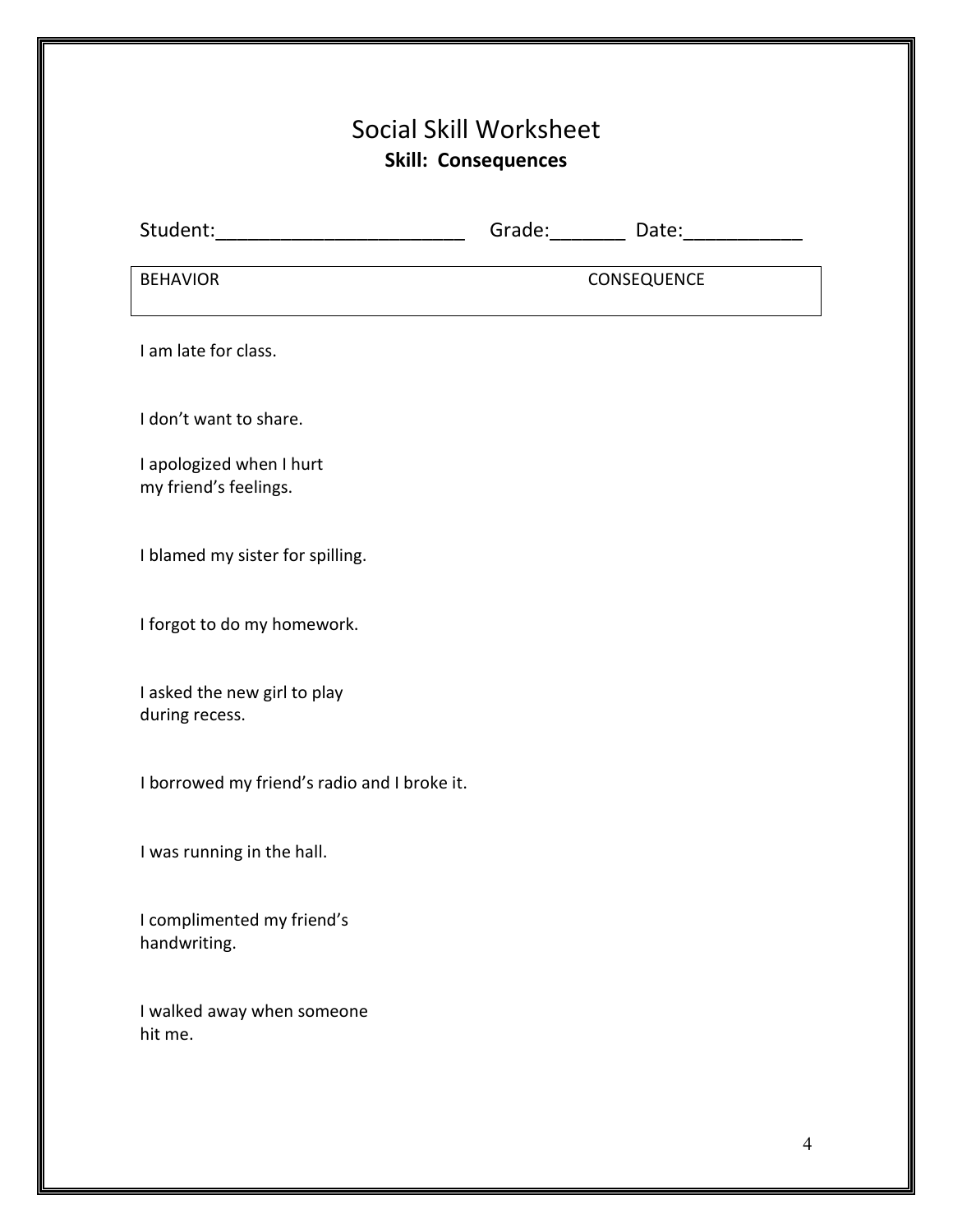### Social Skill Worksheet **Skill: Friendship**

<span id="page-4-0"></span>

| Student: | Grade: | Date: |  |
|----------|--------|-------|--|
|          |        |       |  |

Qualities I admire in friends are:

Some things I like to do with my friends are:

I like my friend because:

Feelings I have when I am with my friends:

Activities I like to do with my friends:

I feel I am a good friend because…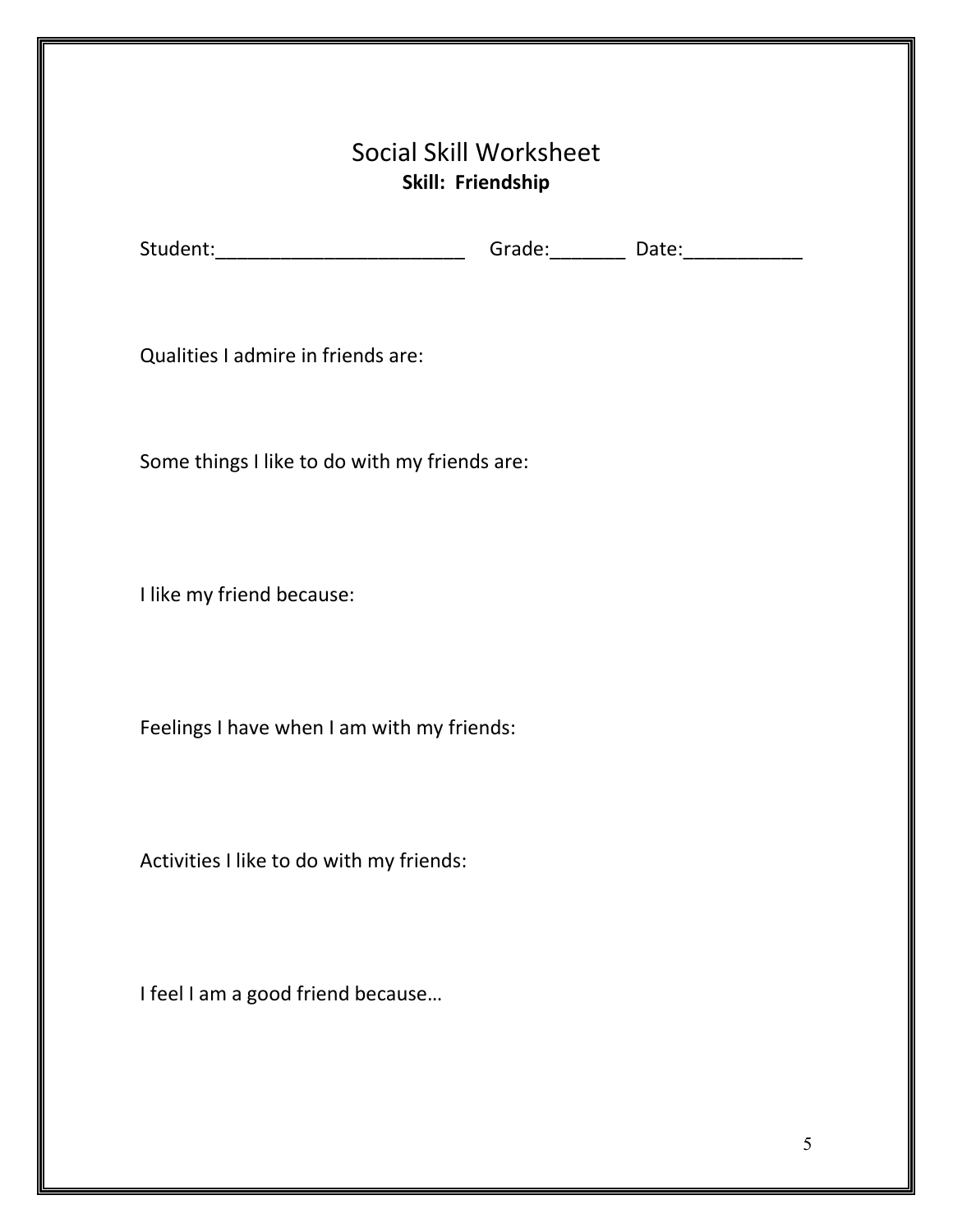## Social Skill Worksheet **Skill: Feelings**

<span id="page-5-0"></span>

|     | Student:___________________________               |                |               |         | Grade: Date: Date: |
|-----|---------------------------------------------------|----------------|---------------|---------|--------------------|
| Sad | Happy                                             | <b>Excited</b> | <b>Scared</b> | Worried | Angry              |
|     | 1. My brother got hurt during a basketball game.  |                |               |         |                    |
|     | 2. My dad won't let me play until I do my chores. |                |               |         |                    |
|     | 3. My birthday party is tomorrow!                 |                |               |         |                    |
|     | 4. I missed the school bus.                       |                |               |         |                    |
|     | 5. I have a spelling test tomorrow.               |                |               |         |                    |
|     | 6. My bike has a flat tire.                       |                |               |         |                    |
| 7.  | My grandma got sick and went to the hospital.     |                |               |         |                    |
|     | 8. I am having a friend over to play.             |                |               |         |                    |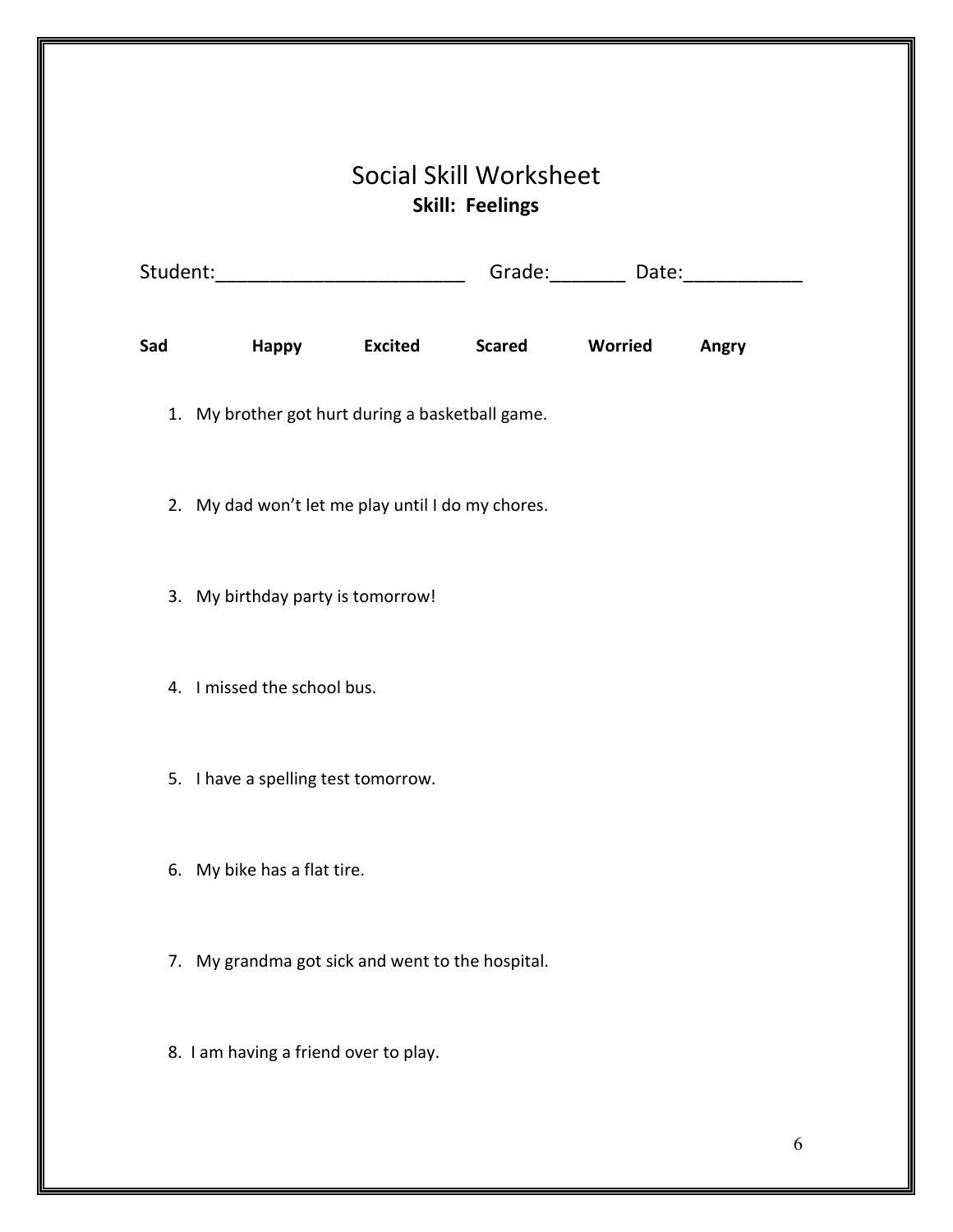<span id="page-6-0"></span>

| Student:__________________________________Grade:____________Date:_______________                                                                                                                                       |                                                               |
|------------------------------------------------------------------------------------------------------------------------------------------------------------------------------------------------------------------------|---------------------------------------------------------------|
| List the three characteristics of each:                                                                                                                                                                                |                                                               |
| <b>Positive Self-esteem</b>                                                                                                                                                                                            | <b>Negative self-esteem</b>                                   |
| <u> 1980 - Johann John Stein, markin fan it ferskearre fan it ferskearre fan it ferskearre fan it ferskearre fan </u><br>and the control of the control of the control of the control of the control of the control of | <u> 1990 - Johann Marie Barn, mars an t-Amerikaansk fersk</u> |
| Finish the following sentences:                                                                                                                                                                                        |                                                               |
|                                                                                                                                                                                                                        |                                                               |
|                                                                                                                                                                                                                        |                                                               |
|                                                                                                                                                                                                                        |                                                               |
|                                                                                                                                                                                                                        |                                                               |
|                                                                                                                                                                                                                        |                                                               |
|                                                                                                                                                                                                                        |                                                               |
|                                                                                                                                                                                                                        |                                                               |
|                                                                                                                                                                                                                        |                                                               |
|                                                                                                                                                                                                                        |                                                               |
|                                                                                                                                                                                                                        |                                                               |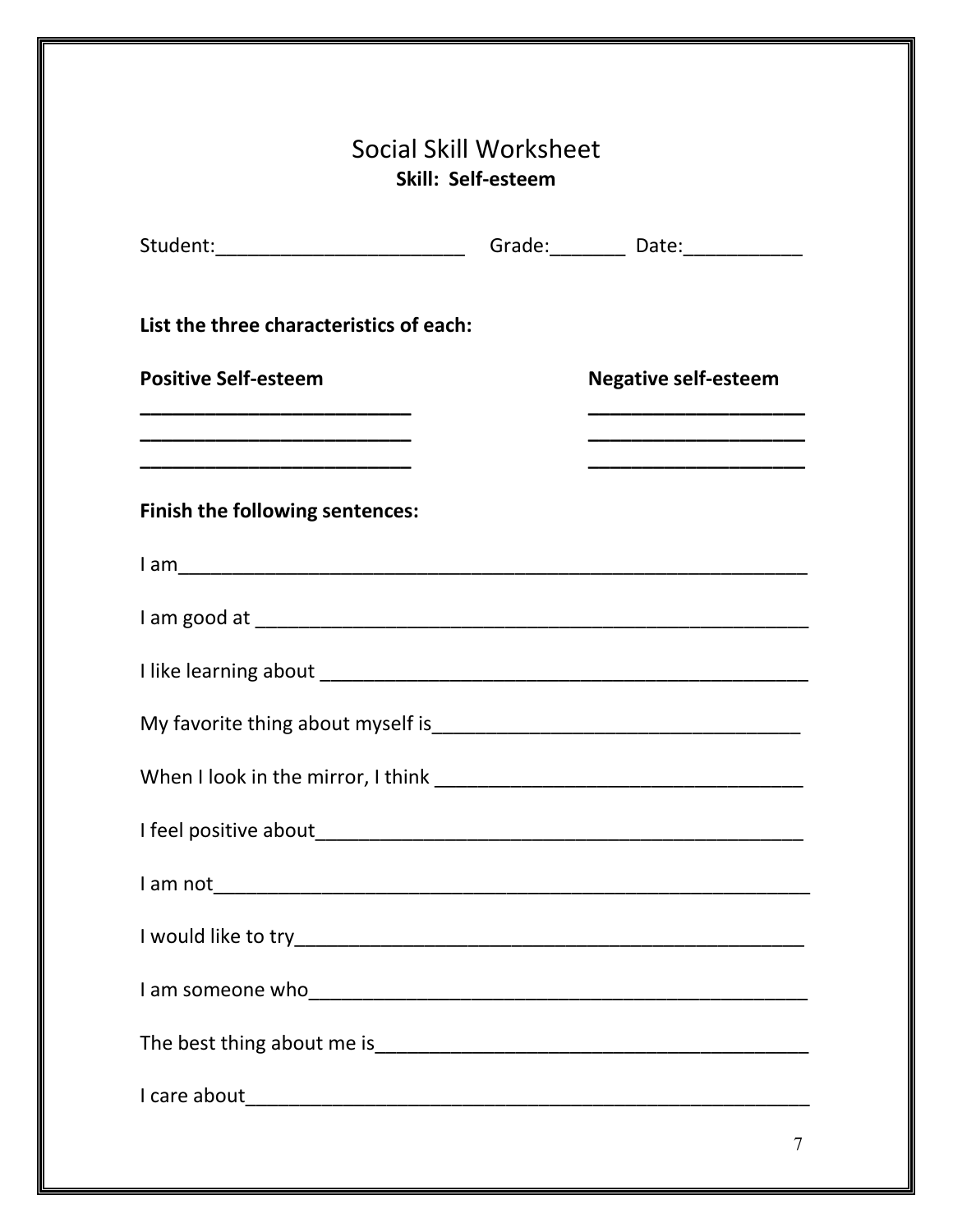<span id="page-7-0"></span>

| Student:_________________________________Grade:____________Date:________________ |  |  |
|----------------------------------------------------------------------------------|--|--|
| Three words I can use to describe myself:                                        |  |  |
|                                                                                  |  |  |
| Three things I am proud of:                                                      |  |  |
|                                                                                  |  |  |
| Autobiography<br>Write a short paragraph about yourself                          |  |  |
|                                                                                  |  |  |
|                                                                                  |  |  |
|                                                                                  |  |  |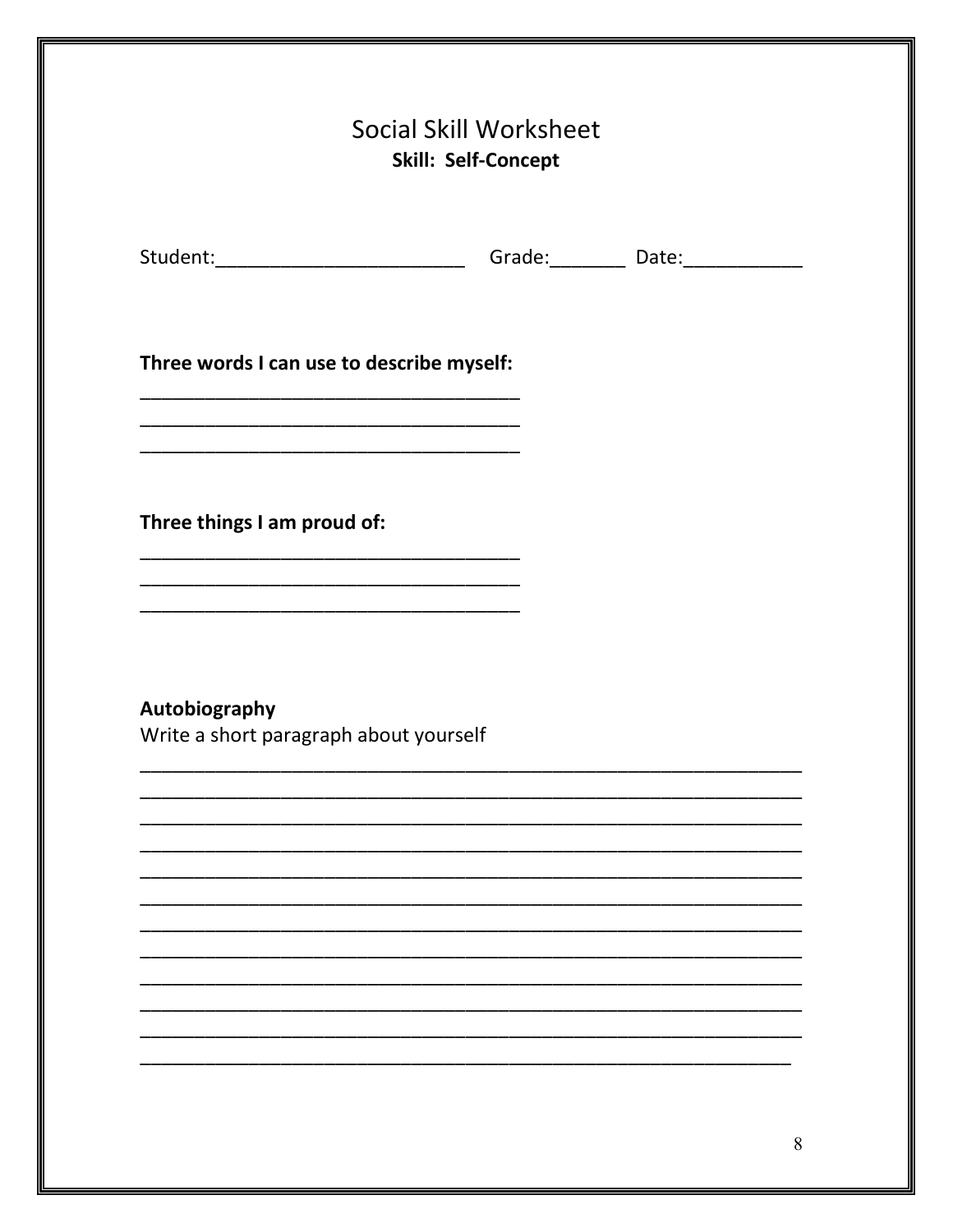# <span id="page-8-0"></span>Social Skill Worksheet **BINGO** Student:\_\_\_\_\_\_\_\_\_\_\_\_\_\_\_\_\_\_\_\_\_\_\_\_\_\_\_\_\_\_\_\_\_\_\_Grade:\_\_\_\_\_\_\_\_\_\_\_\_\_Date:\_\_\_\_\_\_\_\_\_\_\_\_\_

# **BINGO**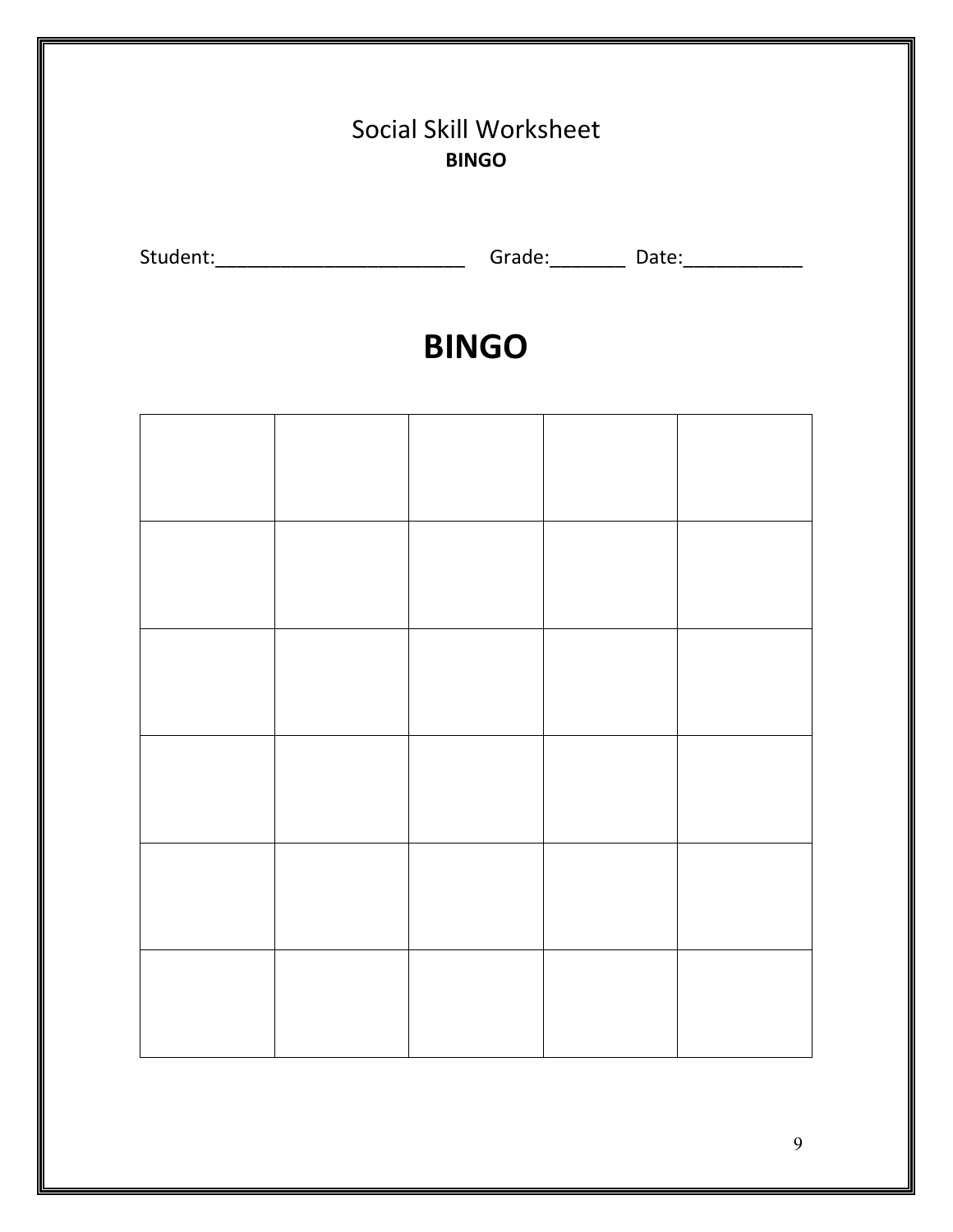<span id="page-9-0"></span>

|                                                                                                                                                    | Student:________________________________Grade:____________Date:_________________ |  |  |  |  |
|----------------------------------------------------------------------------------------------------------------------------------------------------|----------------------------------------------------------------------------------|--|--|--|--|
| Number from one to five in order of importance:                                                                                                    |                                                                                  |  |  |  |  |
| Qualities you would like to have in a friend:                                                                                                      |                                                                                  |  |  |  |  |
|                                                                                                                                                    |                                                                                  |  |  |  |  |
|                                                                                                                                                    |                                                                                  |  |  |  |  |
|                                                                                                                                                    |                                                                                  |  |  |  |  |
|                                                                                                                                                    |                                                                                  |  |  |  |  |
|                                                                                                                                                    |                                                                                  |  |  |  |  |
| Qualities I bring to a friendship:                                                                                                                 |                                                                                  |  |  |  |  |
| 1.                                                                                                                                                 |                                                                                  |  |  |  |  |
|                                                                                                                                                    |                                                                                  |  |  |  |  |
| $\begin{array}{c c c c c c} \hline \rule{0pt}{16pt} \multicolumn{3}{c c }{\textbf{3.}} & \multicolumn{3}{c c }{\textbf{6.}} \\ \hline \end{array}$ |                                                                                  |  |  |  |  |
|                                                                                                                                                    |                                                                                  |  |  |  |  |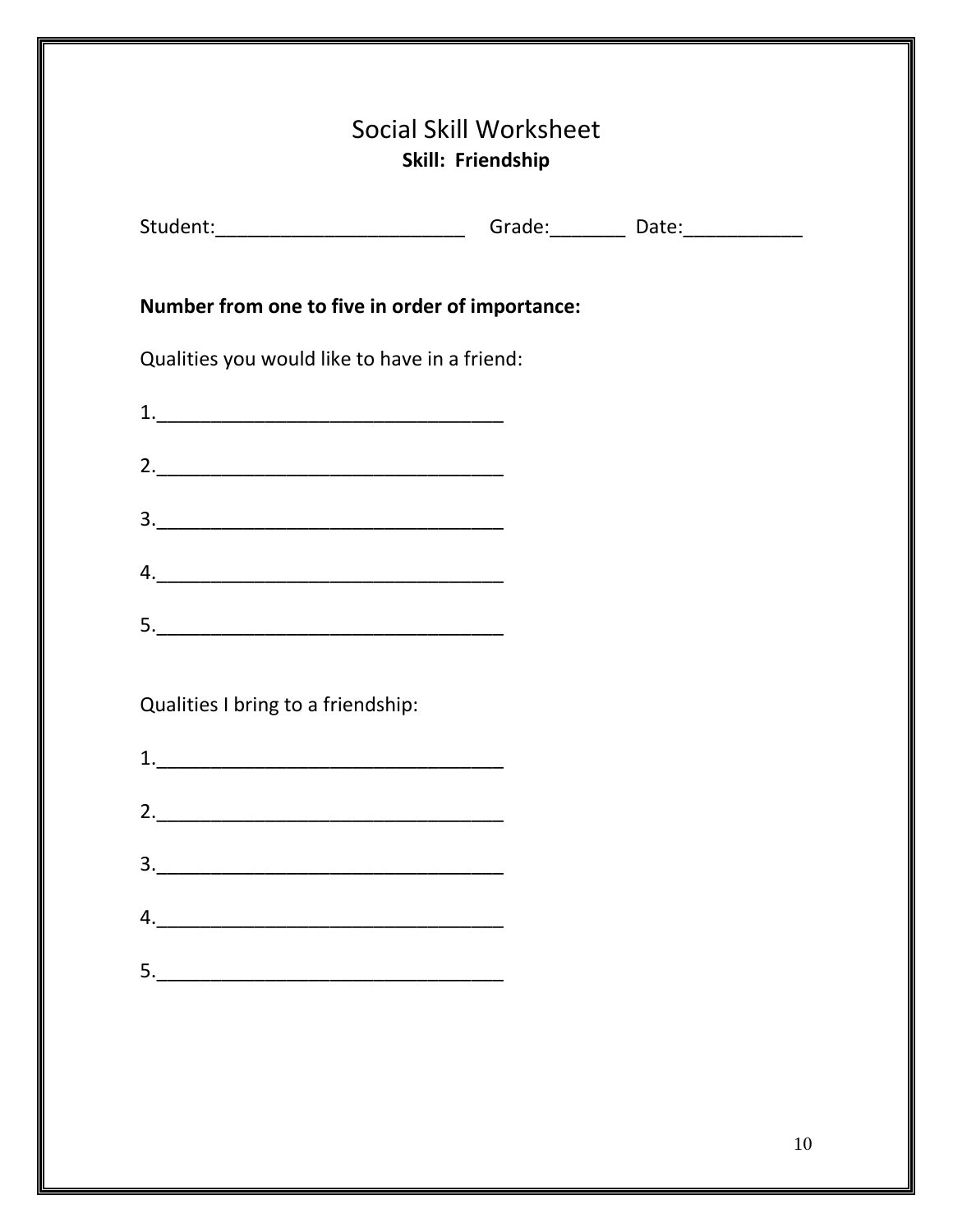#### Social Skill Worksheet **Skill: Negotiating/Compromising**

<span id="page-10-0"></span>

| Student: | Grade: | Date: |  |
|----------|--------|-------|--|
|          |        |       |  |

1. Decide if you and the other person/people are in a disagreement.

2. What is the issue or problem you are disagreeing about?

3. Tell about your opinion/feelings about the issue.

4. Ask the other person/people how they are feeling about the issue.

5. Listen and restate what you heard them say.

6. Determine if you can a agree on an alternative that you're both satisfied with.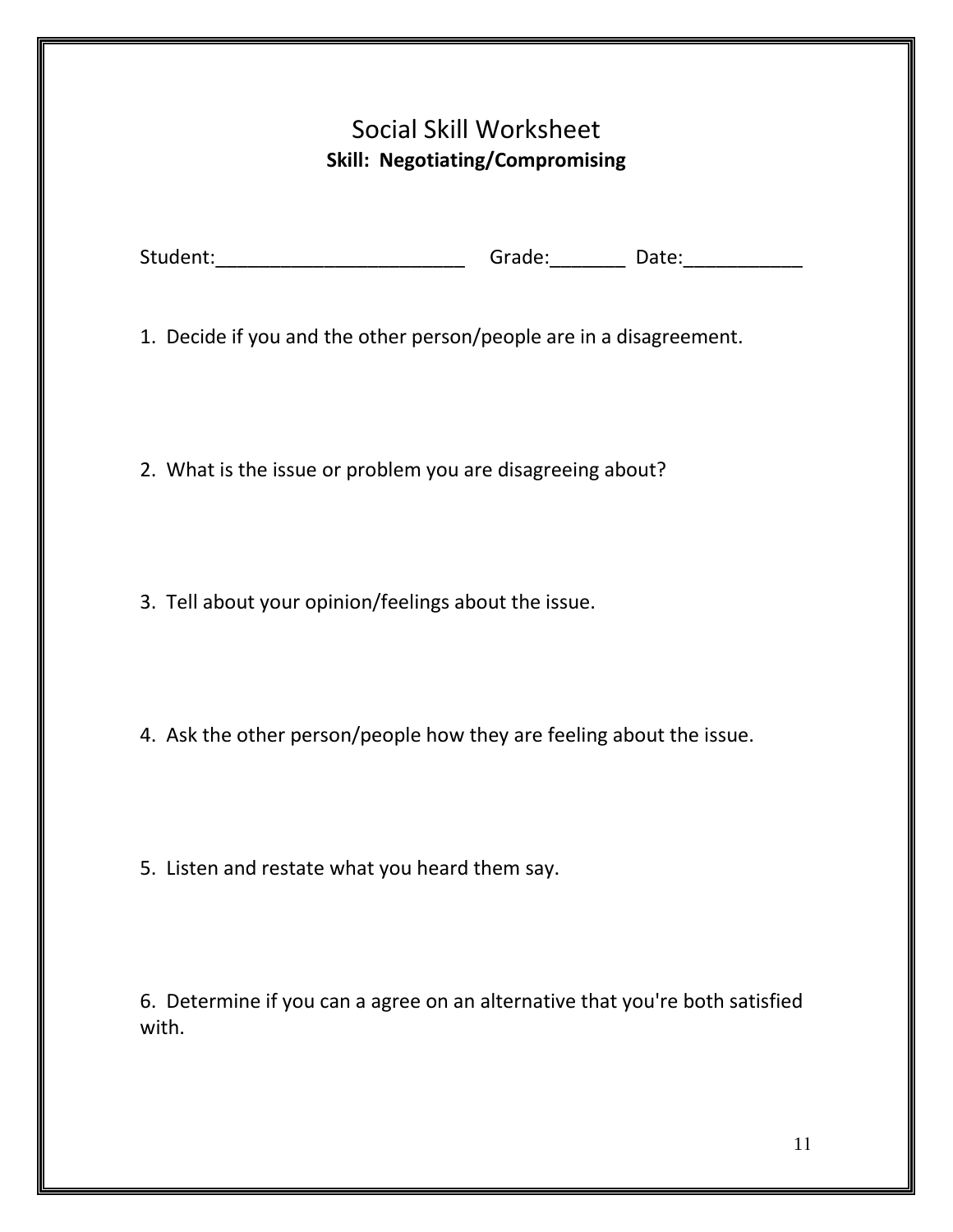| Social Skill Worksheet      |
|-----------------------------|
| <b>Skill: Peer Pressure</b> |

<span id="page-11-0"></span>

| Student: | Grade: | Date: |
|----------|--------|-------|

1. Listen to what the others are asking you to do.

2. Decide if you think this is a good/bad idea and state why.

3. What might happen if you decide to go with the group?

4. What might happen if you don't go with the group?

| 5. If you decide not to go along with the group, state your reason. |  |
|---------------------------------------------------------------------|--|
| I don't want to                                                     |  |
| or I can't                                                          |  |
| because                                                             |  |

6. Suggest an alternative idea or plan you are comfortable with.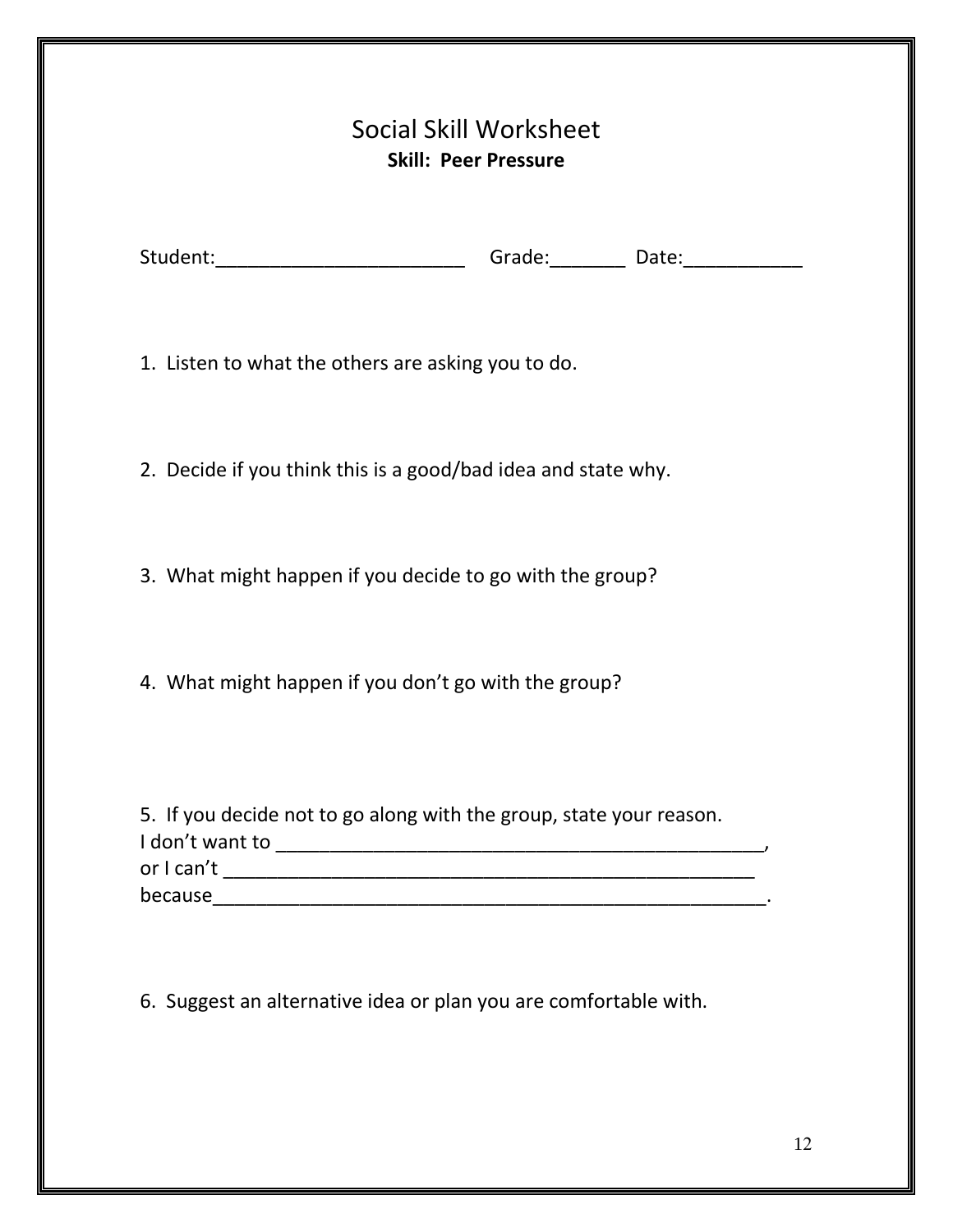#### Social Skill Worksheet **Skill: Feeling Left Out**

<span id="page-12-0"></span>

|  | Student: | Grade: | Date: |  |
|--|----------|--------|-------|--|
|--|----------|--------|-------|--|

Decide what has happened that has made you feel left out.

**Think about the choices you may have…**

- 1. Use words/phrases to join in the activity or game.
- 2. Ask someone different or choose another activity or game.
- 3. Think of an activity you can do on your own.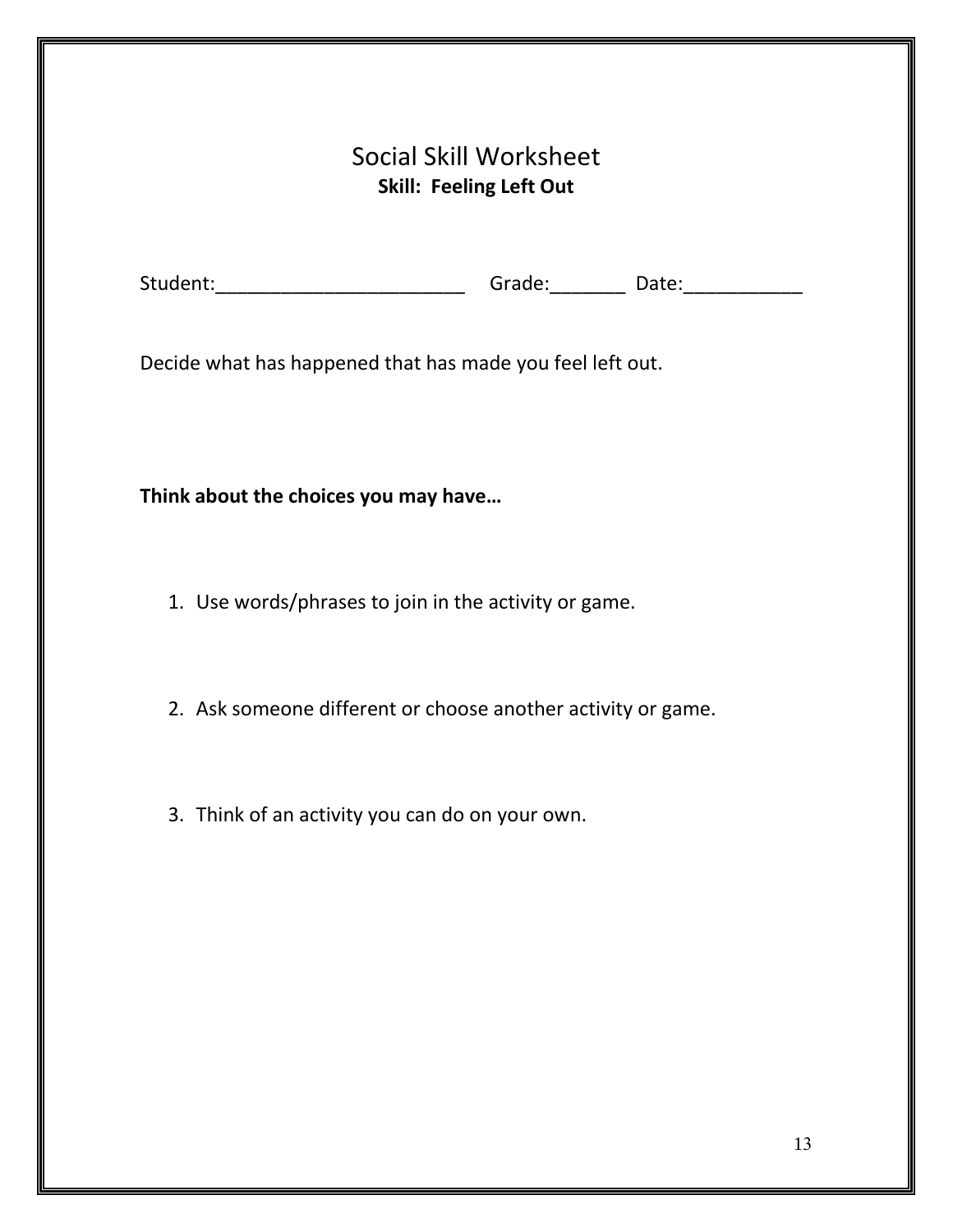<span id="page-13-0"></span>

| I feel scared when |  |  |
|--------------------|--|--|
|                    |  |  |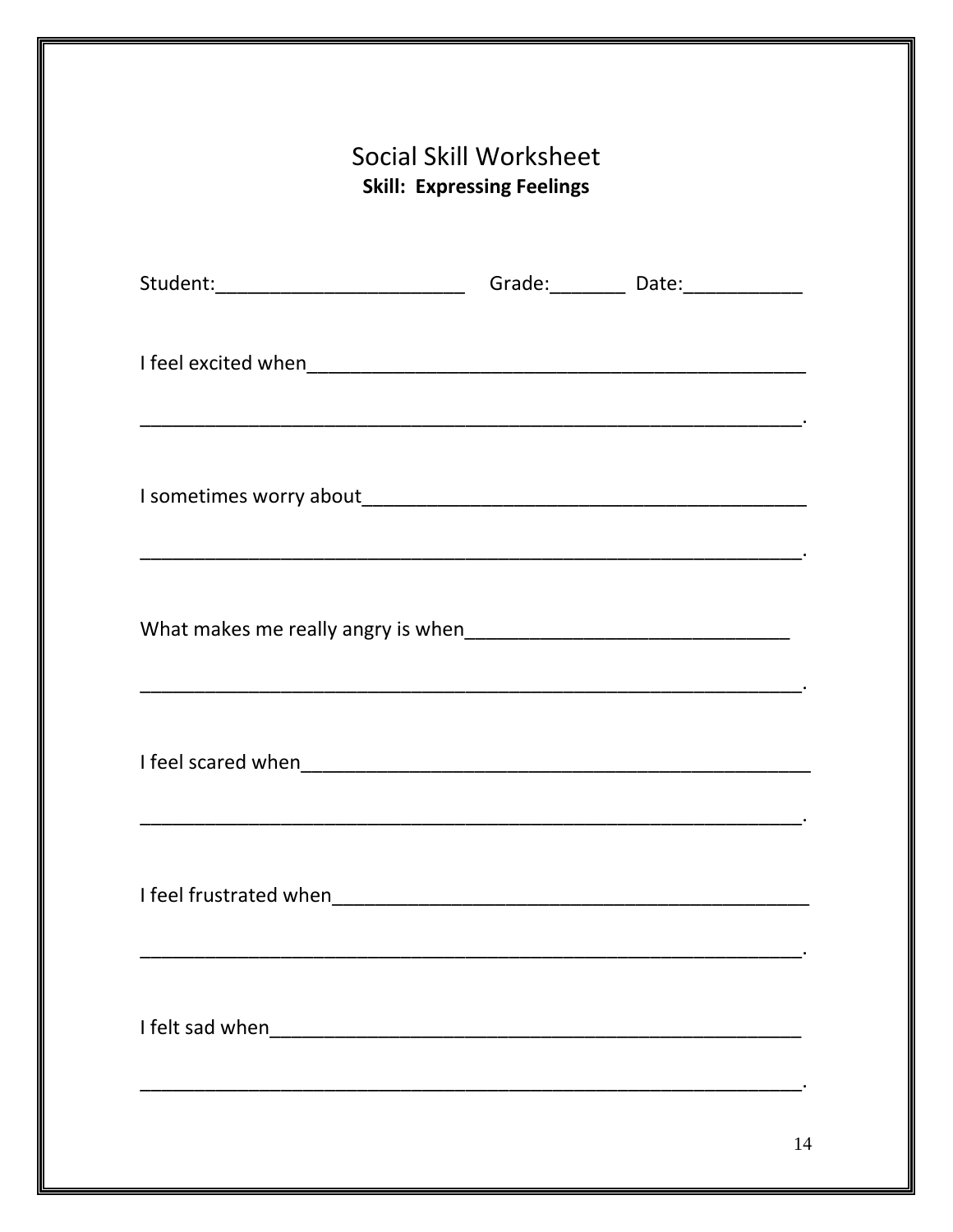<span id="page-14-0"></span>

| Student:________________________________Grade:____________Date:_________________ |  |  |
|----------------------------------------------------------------------------------|--|--|
| Make a list of your accomplishments:                                             |  |  |
|                                                                                  |  |  |
|                                                                                  |  |  |
|                                                                                  |  |  |
|                                                                                  |  |  |
| Make a list of things you are good at:                                           |  |  |
|                                                                                  |  |  |
|                                                                                  |  |  |
|                                                                                  |  |  |
| Make a list of goals/dreams you want to try to accomplish:                       |  |  |
|                                                                                  |  |  |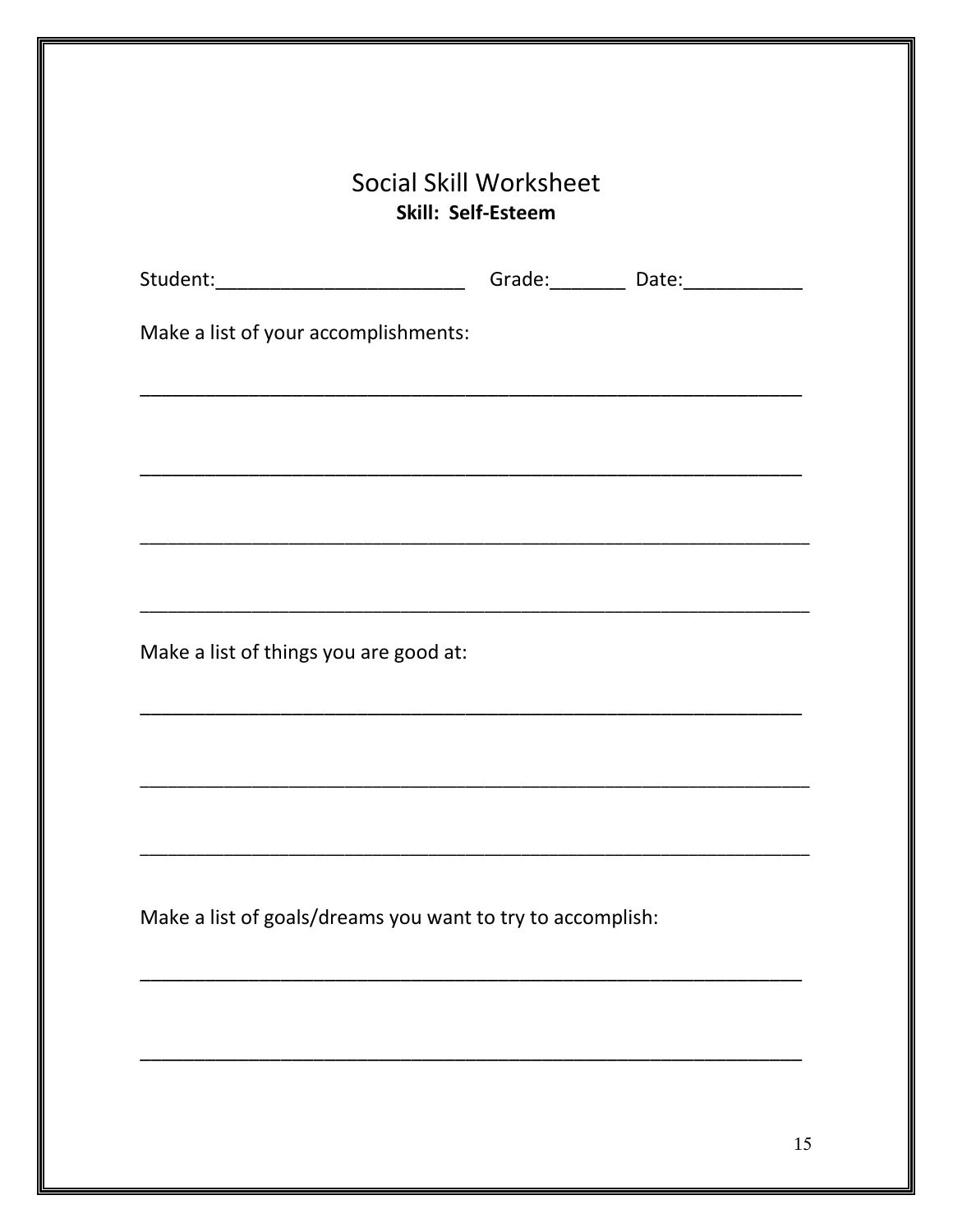### Social Skill Worksheet **Skill: Conflict Resolution**

<span id="page-15-0"></span>

| Student: | Grade: | Date: |  |
|----------|--------|-------|--|
|          |        |       |  |

**Circle** the behaviors that are positive for solving a conflict.

**Cross out** the behaviors that are negative and you want to avoid when solving conflict.

| Use good eye contact          | Run away                      |
|-------------------------------|-------------------------------|
| Shout                         | Stay calm                     |
| <b>Blame</b>                  | Criticize                     |
| Take turns when speaking      | Lie                           |
| Interrupt                     | Be defensive                  |
| Control your emotions         | Share feelings                |
| Listen                        | Understand other<br>viewpoint |
| Dominate the conversation     | Be respectful                 |
| Look away during conversation | Ignore                        |
| Roll your eyes                | Speak clearly                 |
| Call names                    | Ask questions to clarify      |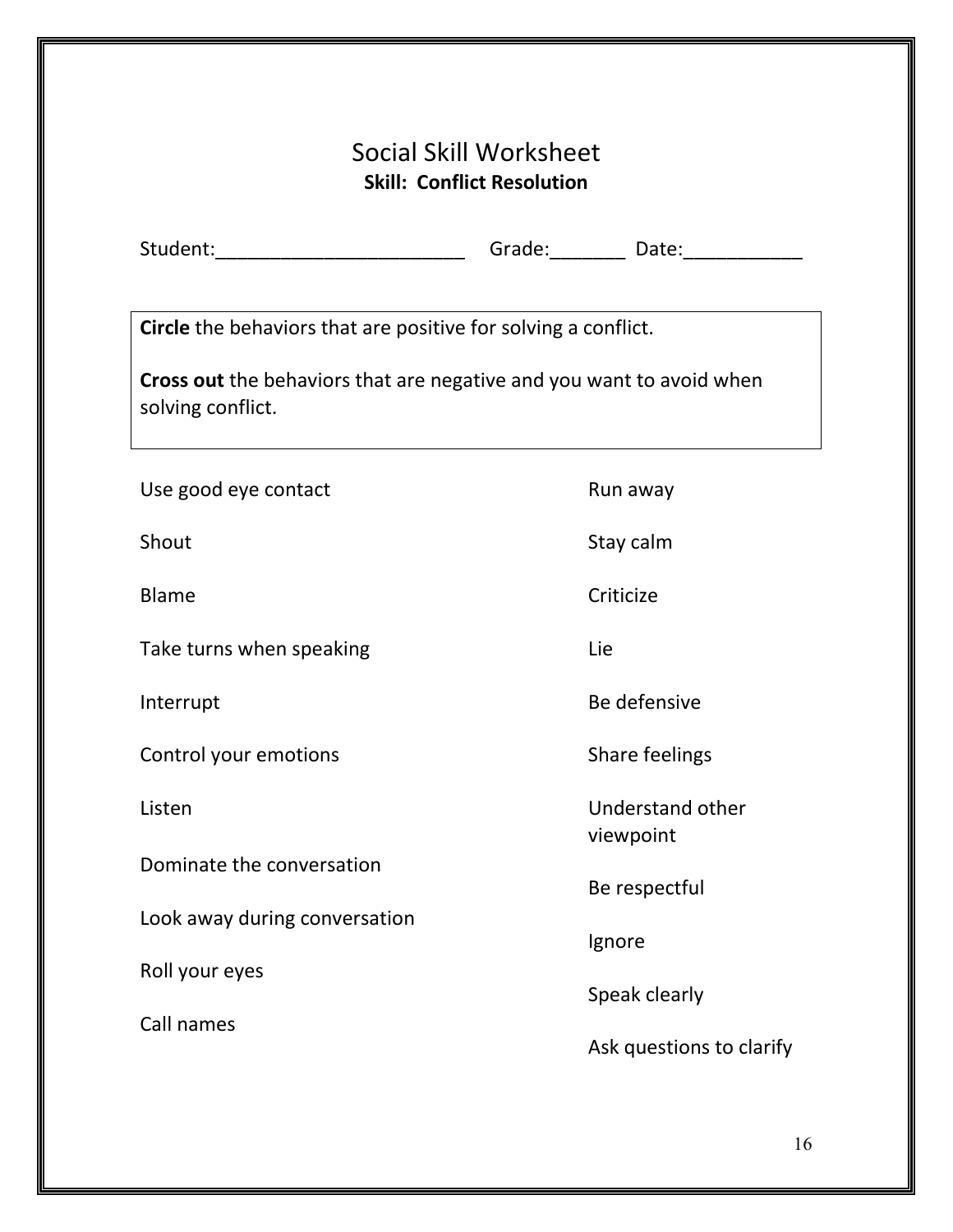<span id="page-16-0"></span>

| <b>Social Skill Worksheet</b><br><b>Skill: Controlling Anger</b> |                                                                                  |  |  |
|------------------------------------------------------------------|----------------------------------------------------------------------------------|--|--|
|                                                                  | Student:__________________________________Grade:____________Date:_______________ |  |  |
| if the behavior is okay or not okay.                             | Below are some possible choices for behaviors when feeling angry. Choose         |  |  |
|                                                                  | $O = okay$ $X = not okay$                                                        |  |  |
| Yell and scream                                                  | Calm down                                                                        |  |  |
| Destroy property                                                 | Ask someone for help                                                             |  |  |
| Call names                                                       | <b>Apologize</b>                                                                 |  |  |
| __Say you are angry                                              | <b>Write about your feelings</b>                                                 |  |  |
| Hurt others                                                      | Walk away                                                                        |  |  |
| Count to ten                                                     | Hit someone                                                                      |  |  |
| Talk about why you are angry                                     | Throw things                                                                     |  |  |
|                                                                  |                                                                                  |  |  |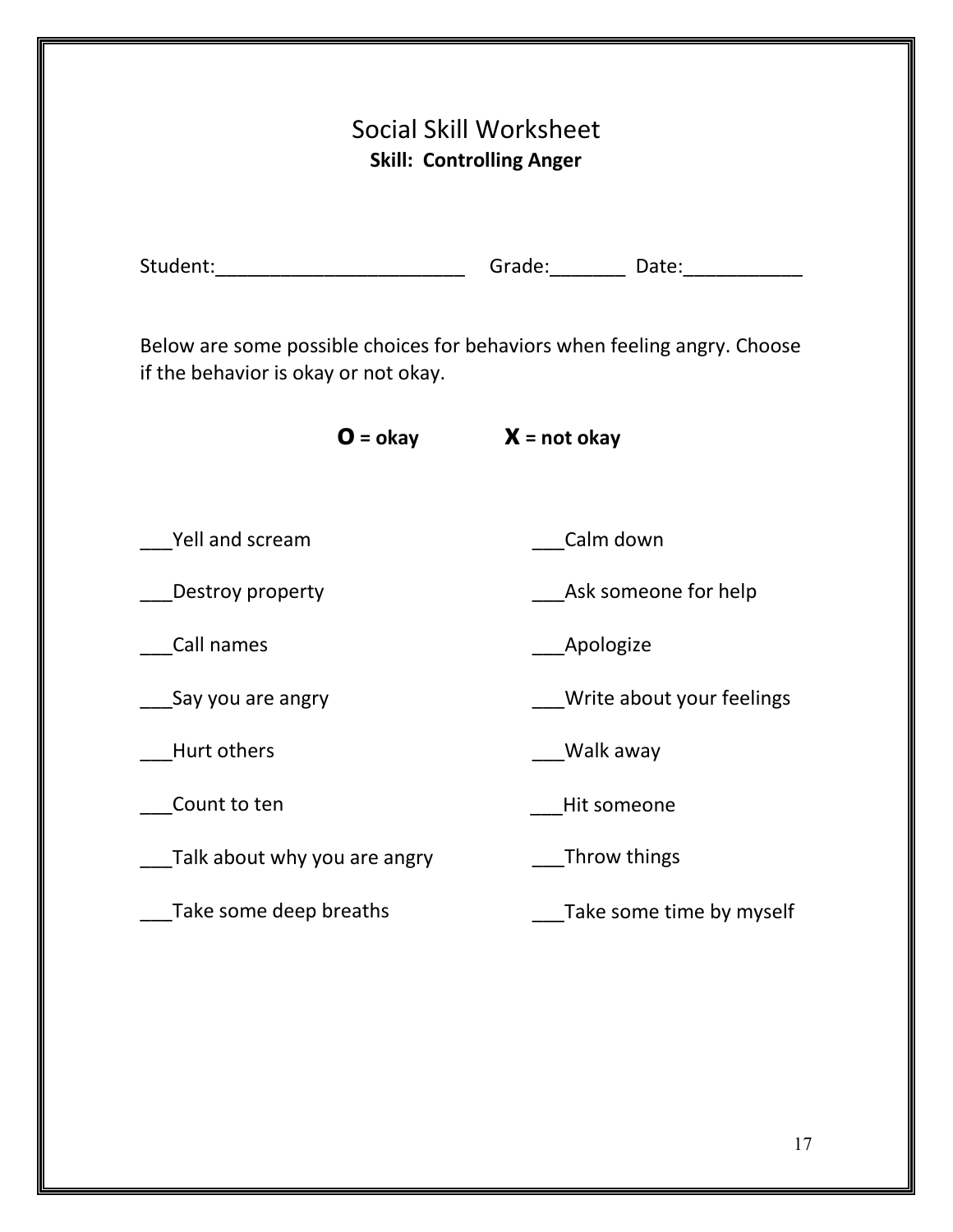#### Social Skill Worksheet **Skill: Self-Control**

<span id="page-17-0"></span>

| Student: | Grade: | Date: |
|----------|--------|-------|
|          |        |       |

1. Stop and count to ten.

- 2. Take a deep breath.
- 3. Think about how you are feeling (hurt, afraid, angry, frustrated).
- 4. Think about the choices you have before you decide to react.
	- Take time out by yourself.
	- Do some breathing or relaxation exercises.
	- Write in a journal about your feelings.
	- Talk to someone about how you are feeling.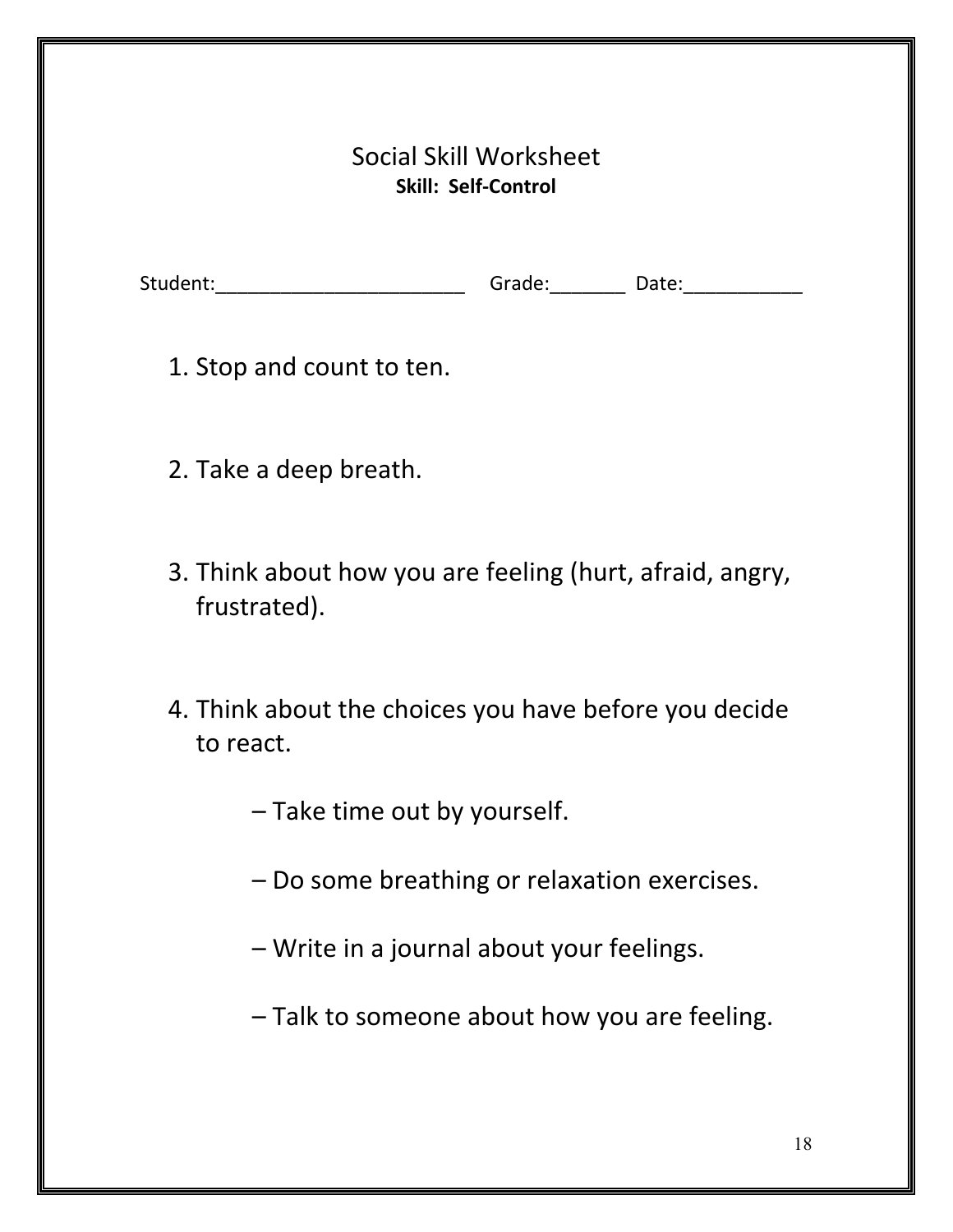<span id="page-18-0"></span>

| Draw a self-portrait |  |  |
|----------------------|--|--|
|                      |  |  |
|                      |  |  |
|                      |  |  |
|                      |  |  |
|                      |  |  |
|                      |  |  |
|                      |  |  |
|                      |  |  |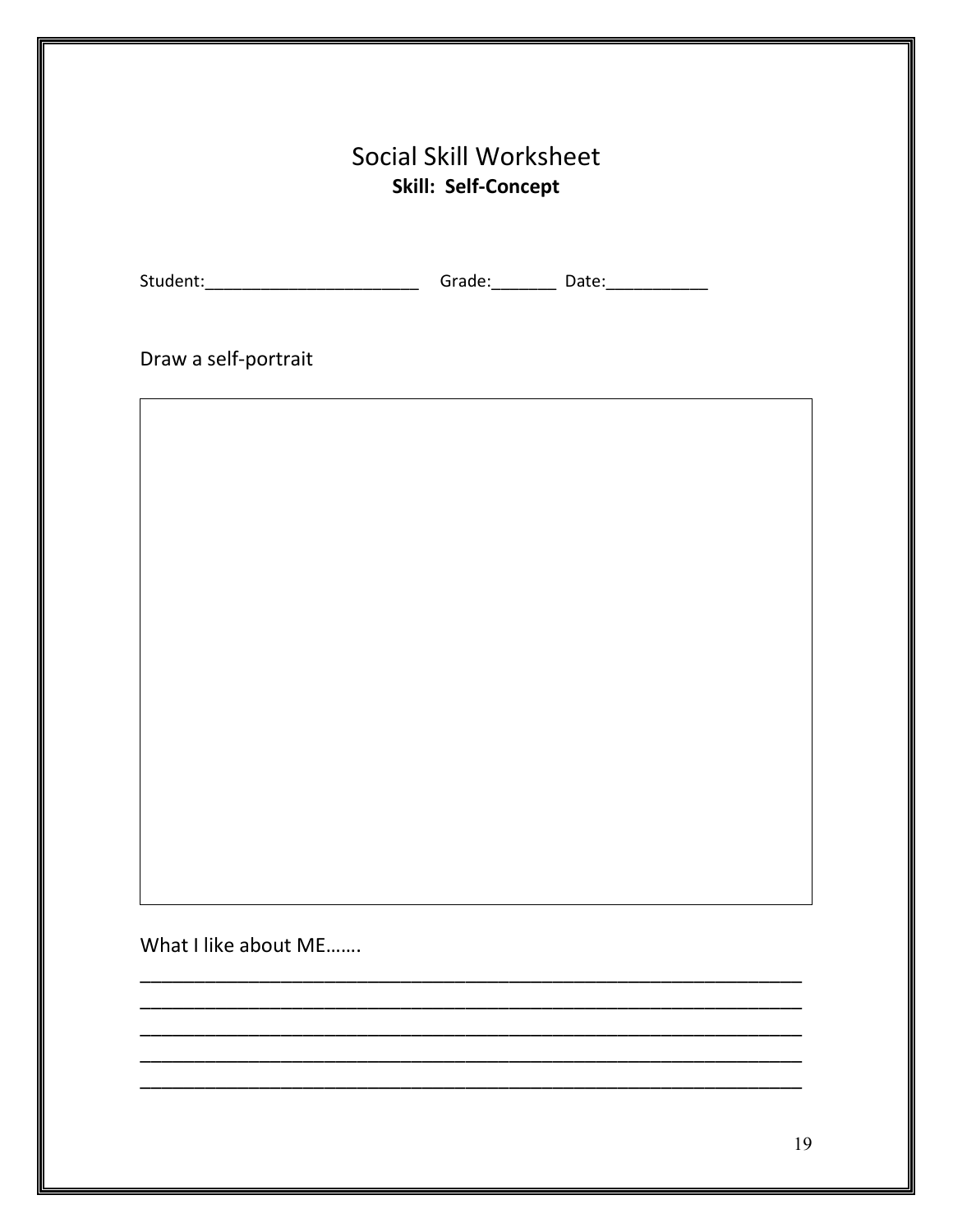<span id="page-19-0"></span>

|          | <b>Social Skill Worksheet</b><br><b>Skill: Teasing</b> |                            |  |
|----------|--------------------------------------------------------|----------------------------|--|
| Student: | Grade:                                                 | Date: <u>_____________</u> |  |
|          |                                                        |                            |  |
|          |                                                        |                            |  |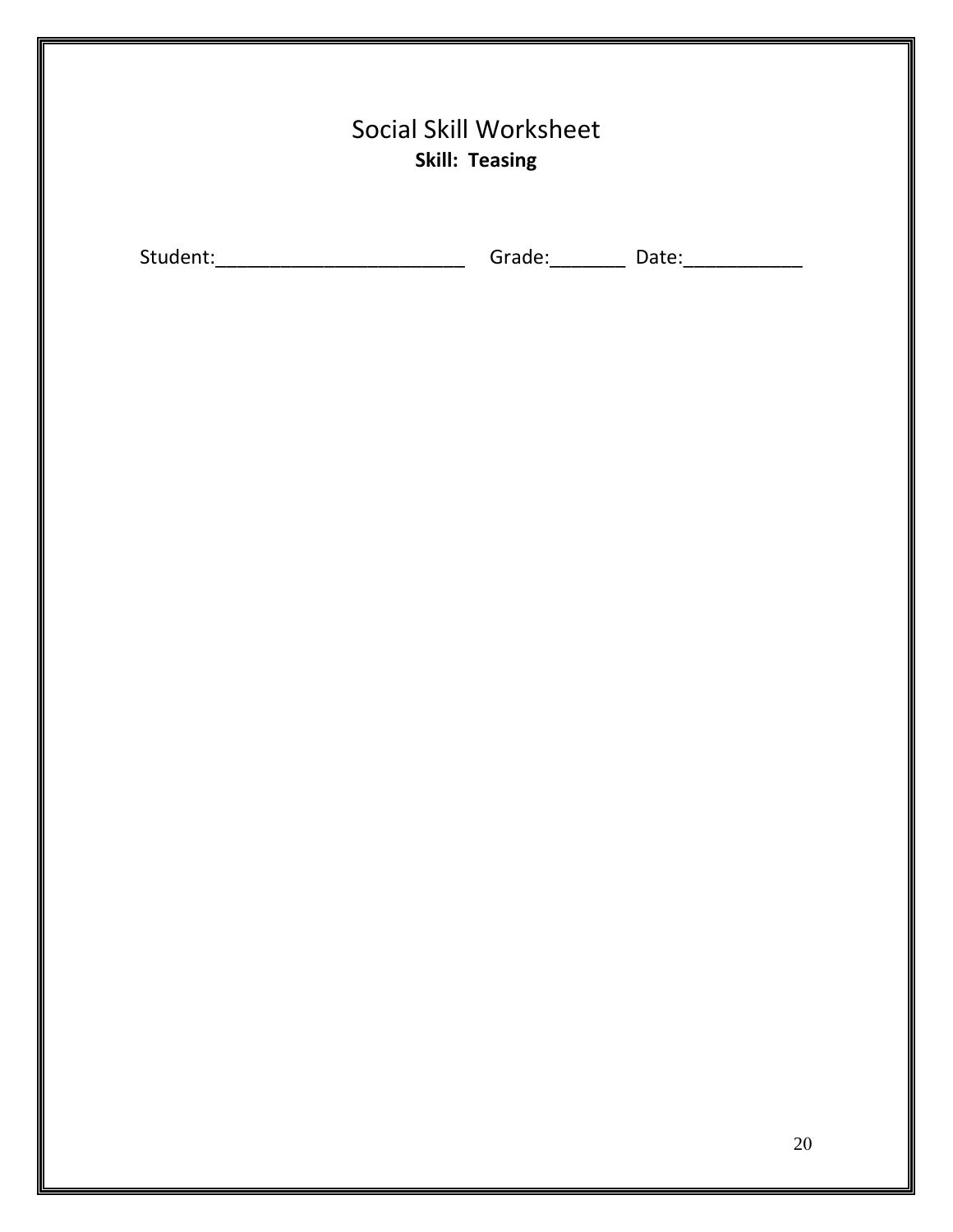### Social Skill Worksheet **Skill: Self-Esteem (Values)**

<span id="page-20-0"></span>

| Student: | Grade: | Date: |
|----------|--------|-------|
|          |        |       |

Values are…

Family Friends Helping others Honesty Responsibility Education Health Achievement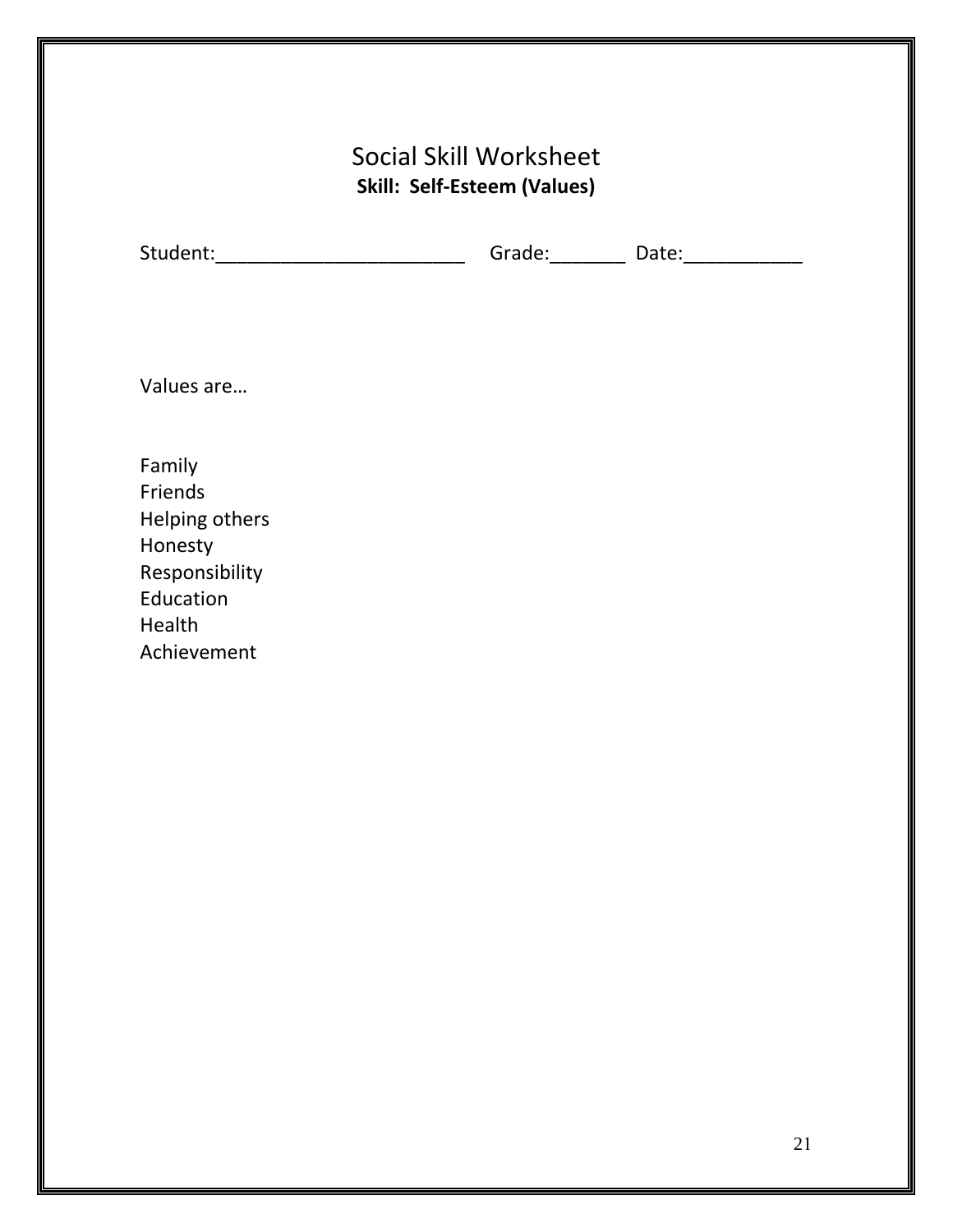<span id="page-21-0"></span>

|          | <b>Social Skill Worksheet</b><br><b>Skill: Telling vs. Tattling</b> |  |
|----------|---------------------------------------------------------------------|--|
| Student: | Grade:<br>Date:                                                     |  |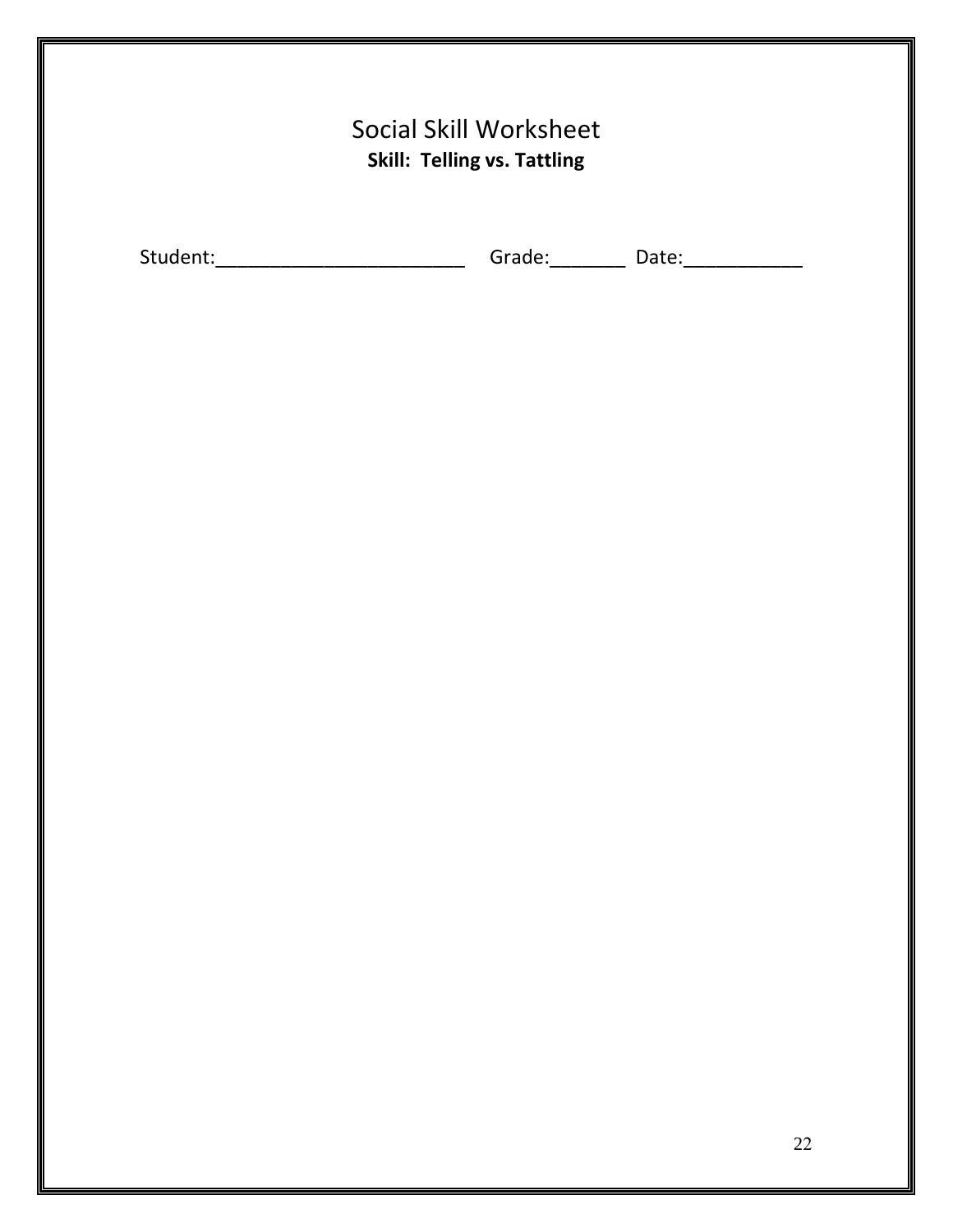## <span id="page-22-0"></span>**Teachers Resources to use with the Social Skills Checklist**

#### <span id="page-22-1"></span>**Books:**

"The Bully Free Classroom: Over 100 Tips and Strategies for Teachers K-8." Beane, Allen

"The Feelings Book: The Care and Keeping of Your Emotions." Madison, Lynda

"Promoting Social and Emotional Learning: Guidelines for Educators." Zins, Joseph E & Weissberg, Roger P.

"Talkability." Sussman, Fern

"Stick Up for Yourself: Every Kids Guide to Personal Power and Positive Self-Esteem." Kaufman, Gershen & Raphael, Lev

"Social Rules for Kids: The Top 100 Social Rules Kids Need to Succeed." Diamond, Susan.

"Social Skills Matter! PK-2. Social Narrative Mini-Books." Schwab, Christine & Flora, Kassandra

"The Social Success Workbook for Teens." Cooper, Barbara & Widdows, Nancy

"Social Skills Activities for Secondary Students with Special Needs." Mannix, Darlene

"Social Skills Activities for Special Children." Mannix, Darlene

"Let's Be Friends: A Workbook to Help Kids Learn Social Skills and Make Great Friends." Shapiro, Lawrence E.

#### <span id="page-22-2"></span>**Websites:**

The Ophelia Project [\(www.opheliaproject.org\)](http://www.opheliaproject.org/)

Responsive Classroom [\(www.responsiveclassroom.org\)](http://www.responsiveclassroom.org/)

Understood [\(www.understood.org\)](http://www.understood.org/)

The 411 on Disability Disclosure: A Workbook for Youth with Disabilities [\(http://www.ncwd-youth.info/411-on-disability-disclosure\)](http://successforkidswithhearingloss.com/?s=pragmatics+assessments)

Supporting Success for Children with Hearing Loss [\(http://successforkidswithhearingloss.com/?s=pragmatics+assessments\)](http://successforkidswithhearingloss.com/pragmatics/)

<span id="page-22-3"></span>Social Communication – Pragmatics (http://successforkidswithhearingloss.com/pragmatics/)

Free Spirit Publishing (freespirit.com)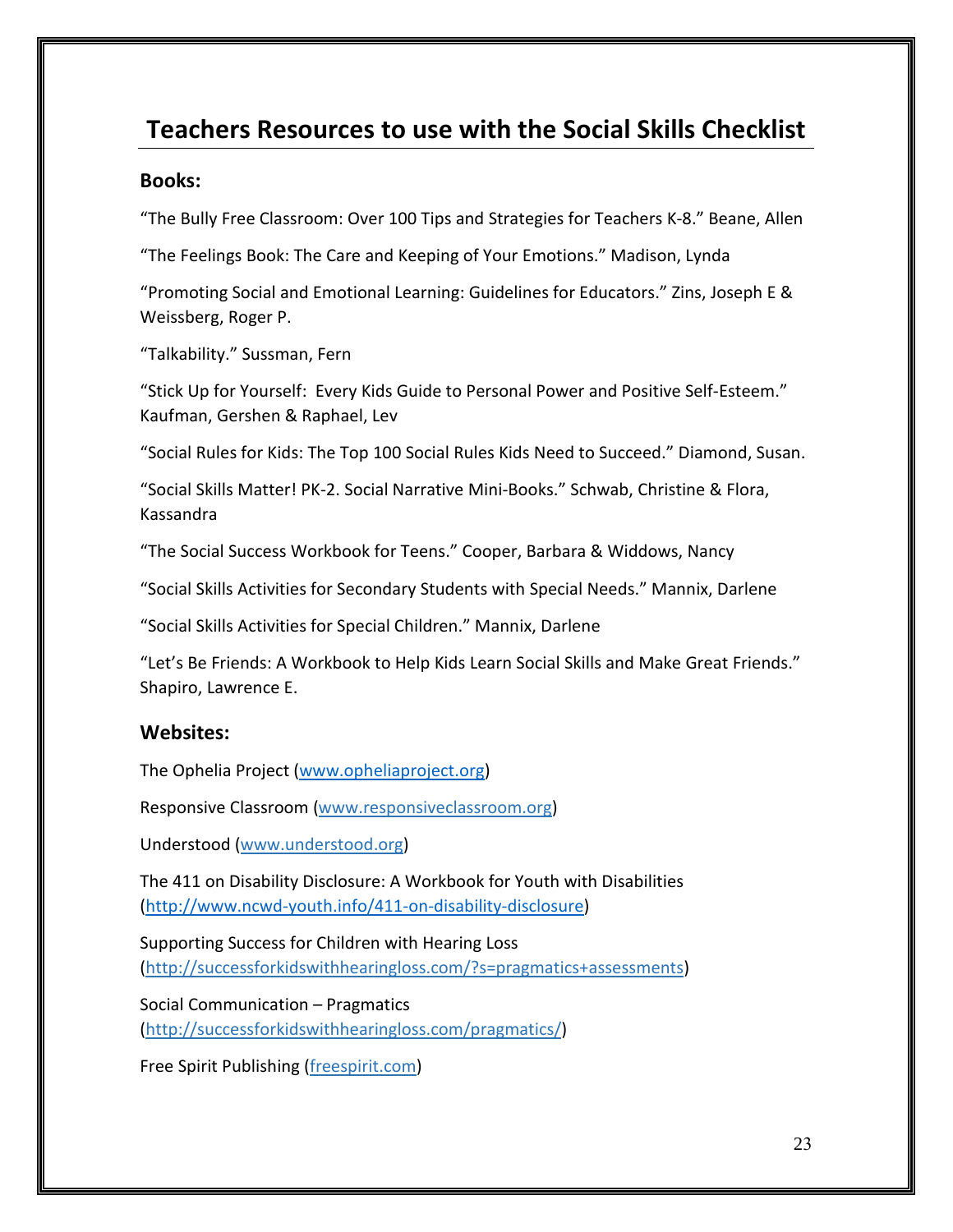#### **Article:**

"The Missing Link in Language Development of Deaf and Hard of Hearing Children: Pragmatic Language Development." Dianne Goberis, M.A., Dinah Beams, M.A., Molly Dalpes, Au.D., Amanda Abrisch, Au.D., Rosalinda Baca, Ph.D., and Christine Yoshinaga-Itano, Ph.D.

Article from: "Maximizing Intervention for Children Who Are Deaf and Hard of Hearing." Guest Editors, Cheryl DeConde Johnson, Ed.D. and Christine Yoshinaga-Itano, Ph.D., Semin Speech Lang 2012; 33:297–309. Copyright 2012 by Thieme Medical Publishers, Inc., 333 Seventh Avenue, New York, NY 10001, USA. Tel: +1(212) 584- 4662.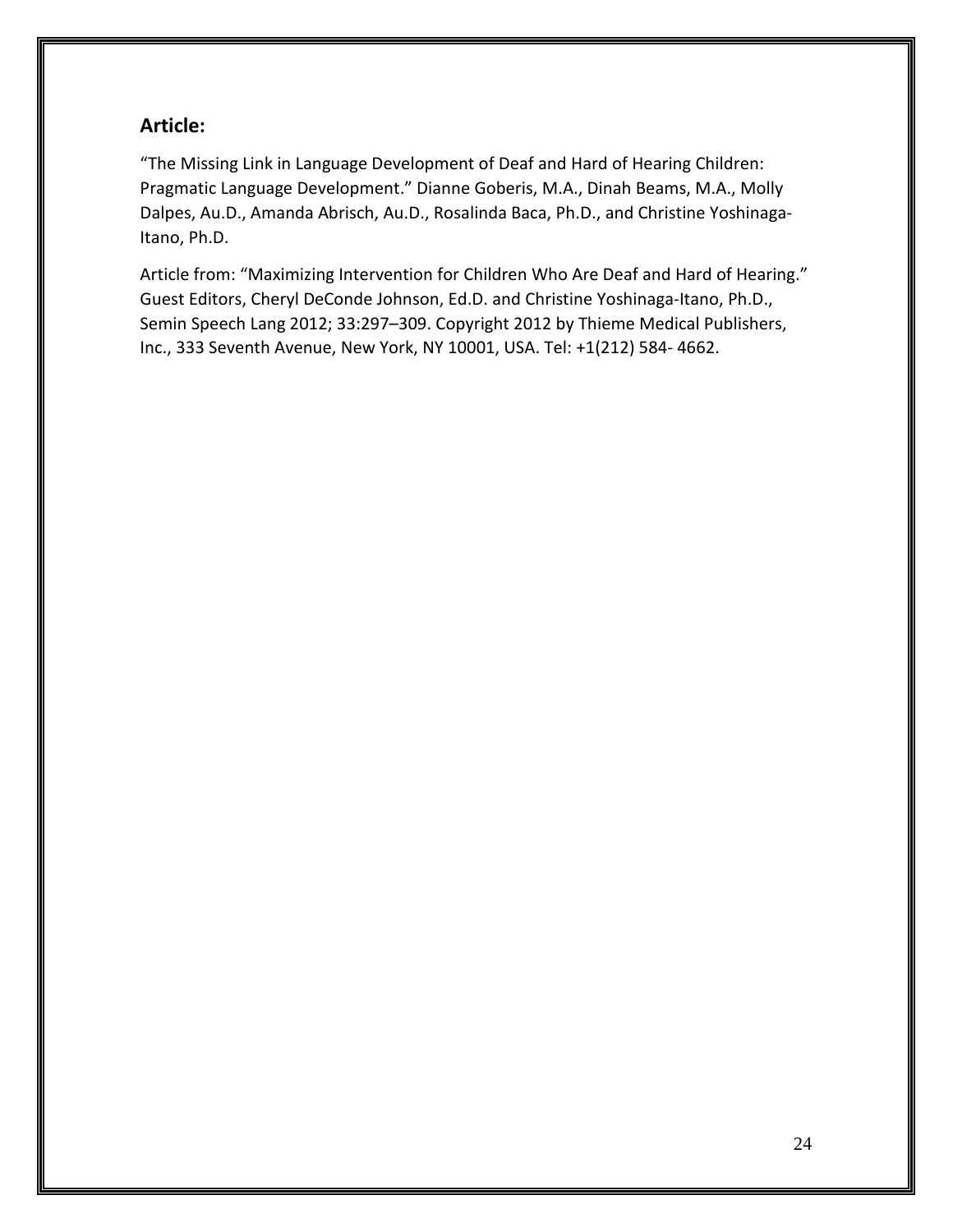## **Social Skills Checklist IEP Goals/Objectives Examples**

<span id="page-24-1"></span><span id="page-24-0"></span>The following are examples for writing goals and objectives and need to be revised to meet the individual needs of each student, consider the needs of the whole child, as well as meet the IEP criteria for writing IEP goals and objectives.

#### **Self-Concept/Self-Esteem**

- The student will state three things they are good at.
- The student will state three physical attributes they like about themselves.
- The student will identify strengths of a friend.
- The student will give a friend a compliment regarding a strength a friend has (ex., I like how you are a good listener).
- The student will identify three attributes or qualities that make a good friend/friendship and explain why they are important.
- The student will identify three qualities or examples of someone who would not be a good friend (untrustworthy, lies).
- The student will list three short-term/long-term goals they would like to achieve.
- <span id="page-24-2"></span>• The student will identify the need to use self-control strategies (deep breathing, counting, taking a time out, stating feelings).

#### **Social Interaction Friendship**

- When in a conflict situation, the student will discuss and brainstorm ways they could potentially resolve the conflict.
- When there is a conflict situation, the student will identify and state their feeling using an "I feel \_\_\_ " statement.
- The student will initiate varied appropriate topics for discussion and communication with peers.
- The student will initiate interactions/discussion with peers by asking appropriate questions.
- The student will ask for clarification/repetition to repair a communication breakdown.
- When working cooperatively in a group situation, the student will ask for/use accommodations to provide an effective listening environment.
- The student will state difficulties with hearing in social situations and explain how communication partners can accommodate their listening needs.
- The student will display and role-model appropriate attention-getting strategies with teachers and peers.
- The student uses turn taking (attends to peer's turn and waits for own turn) in communication exchanges with peers/friends.